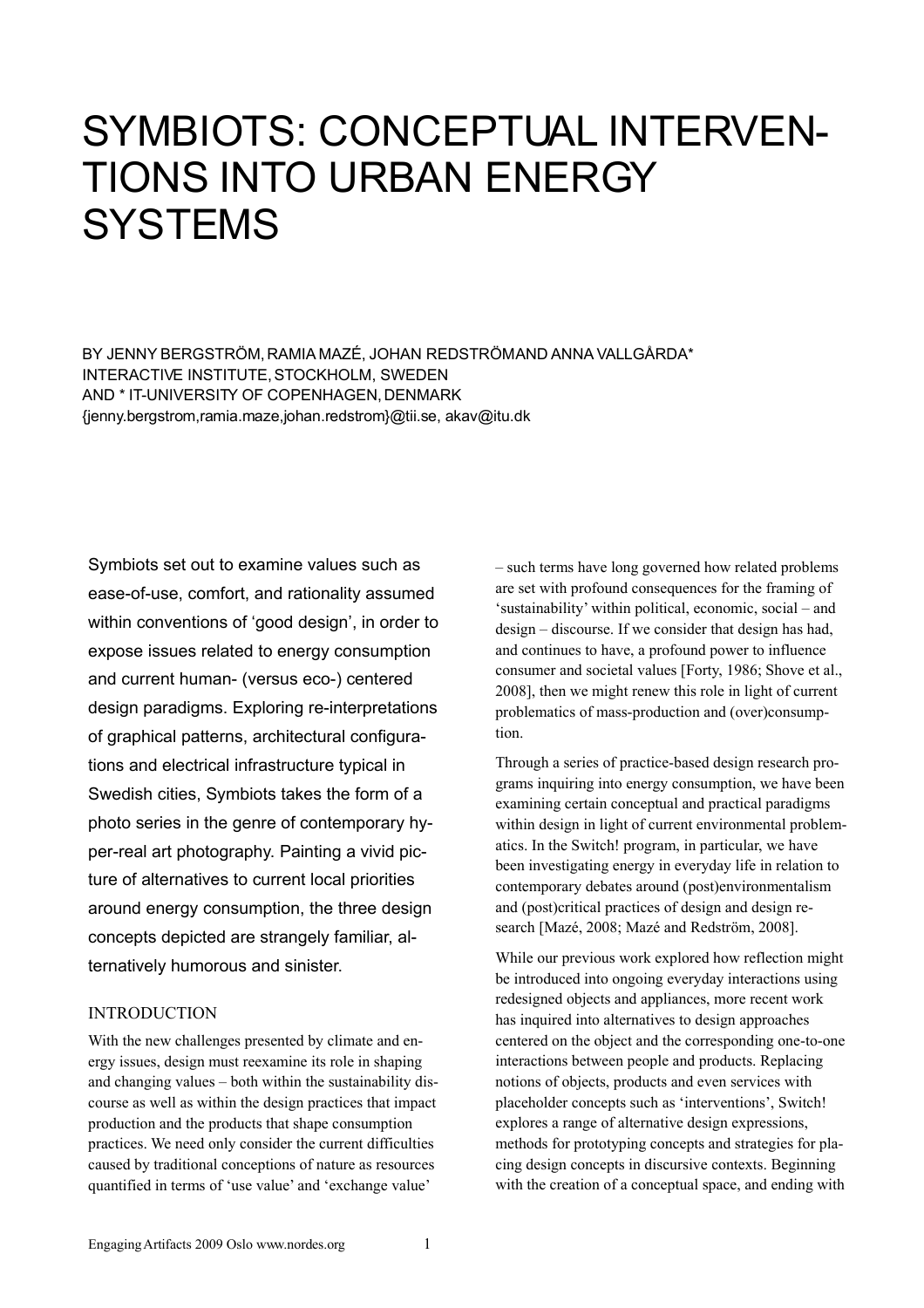interviews, this is the story about the thinking and making behind Symbiots.

# CONCEPTUAL COMPLICATIONS

While certain aspects of design have been profoundly challenged by need for more sustainable development, others are less frequently questioned. For instance, the material basis of design and associated infrastructures of industrial mass-production are often targeted as part of the 'problem', typically met by counter-arguments of design as a potential 'solution', or problem-solver, pointing to new materials, technologies and production techniques. Reduced to simplistic distinctions between problems and solutions, materials and alternatives, the discussion often remains superficial – more profound relations between design and ideas/ideologies about societal values and human needs are less debated.

However, thinking in terms of ecosystems and lifecycles removes us from the center – rather than our needs, here and now, natural limits and balances, future generations and global impacts take precedence. Whether we think that this represents a real conflict between sustainable design and user-centered design, or not, we must at least consider how different – and sometimes competing – values interact within design discourse and practice.

## HUMAN - NATURE

While design discourse has long been premised on a human-centered and humanistic logic, exactly what constitutes the 'human', and relations to the 'non-human', have been discussed within a history of ideas in and around design. For example, the origins of architecture in man – or in nature – have long been discussed in Western architectural history, underlying often opposing worldviews spanning from classicism and romanticism to modernism and post-functionalism, and instantiated in debates such as whether architecture is essentially an edification of man (for example, the classical columnar orders – base, column and cornice – as feet, body and head) or an evolution of the aesthetics, materials and techtonics of nature (as in romantic and gothic conceptions of the 'primitive hut') [cf. Vidler, 1987]. Today, many fields debate the universality and constitution of human nature as well as the primacy and centered-ness of the human subject, evident in post-structuralist, social constructivist and feminist critiques.

Indeed, such debates must be considered in sustainable design. Within contemporary discourse, diverse logics can be identified – Guy and Farmer [2001] analyze ecotechnic, eco-centric, eco-aesthetic, eco-cultural, ecomedical and eco-social framings of sustainable architec-

ture, which are based in different epistemological and disciplinary orientations, and result in the (e)valuation of different sets of causes and effects, interests and values. Technocentric and rationalistic paradigms prevalent in sustainable design, for instance, tend to marginalize social consequences and agency, as well as local conditions and forms of knowledge. Diverse valuations are also endemic to (post)environmental discourse – while environmental realists argue for a scientific and technological bottom line, social constructivists examine how environmental claims are created, legitimated and implemented, and critical ecology and critical realism acknowledge deep interdependencies among ecosystemic and socio-political formations [cf., Shellenberger and Nordhaus, 2007; Latour, 2004; Forsyth, 2001]. "The designation 'green' is extremely wide ranging, encompassing many viewpoints and open to broad interpretation," prompting Cooke and Golton [1994] to posit sustainable design as an "essentially contestable concept."

Nor are the logics of different worldviews aesthetically or ethically neutral. The scientific instruments through which we observe 'what is' in nature are themselves designed and social constructions, and our 'cultural imaginaries' filter what we think and therefore do observe [Latour, 2004; Andrews, 2006]. Further, ideas and valuations concerning the 'human' and 'nature' are interpreted and perpetuated by design as they are made operational in design processes and products. Moving well beyond consideration of what *is*, design formulates propositions about what *might* be in the future. Indeed, to the extent that selections and judgments made by design are materialized as enduring forms that shape social organization [Dovey, 1999] – design has a powerful role in determining what *ought* to be [Mazé, 2007].

Examining and contesting concepts within sustainable design, we might also consider the consequences of certain existing conditions and alternative premises. Besides eco- or anthropocentric conceptions, perhaps design might participate in an intellectual and ideological inquiry into the space in-between. For example, we might consider the logics and agency within a more mixed assembly of – human and non-human, biological and political, natural and social – factors. Not forgetting the persuasive and even deterministic role of design, we might also inquire into ways of crafting questions about 'what ought to be' in more complex and critical terms.

## (POST-)CRITICAL PRACTICE

Such ethical questions – as well as their socio-political and aesthetic/formal implications – have long been at stake in critical practices of design and design research.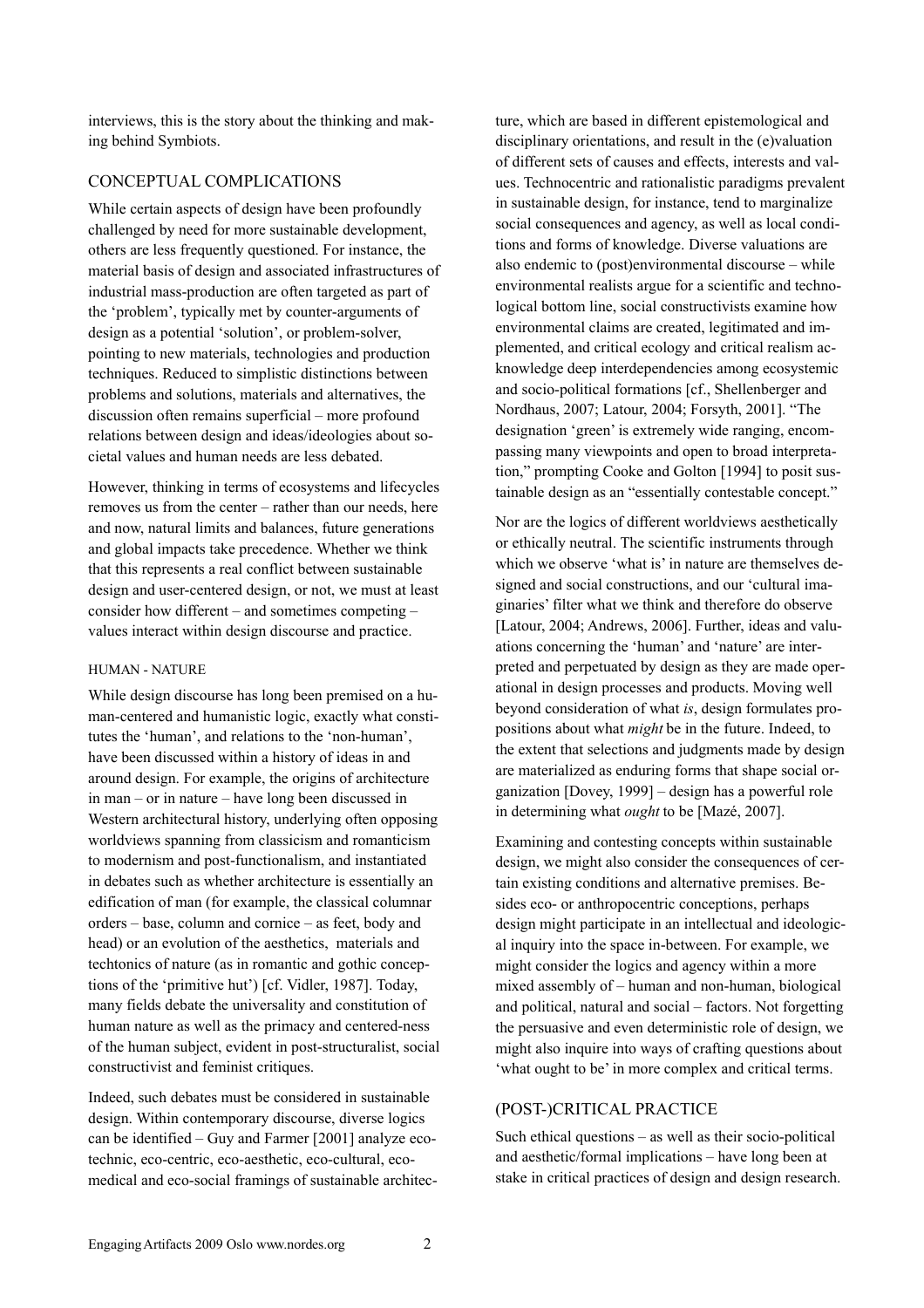Arguing against design 'in service' to ideas imposed from without, critical architecture and anti-design have been arguing since the 1970s for an ethics and ideology proper to design. Relations between theory and practice have been reconfigured to build an intellectual and ideological foundation within and proper to design and to relate to critical and social theory from other disciplines. Contemporary (post-)critical practices argue not for criticism or evaluation of past or existing things but for the proactive production of new and alternative ideas, an ideological and artifactual production concerned with materializing a 'criticism from within' one's own discipline [see Mazé 2007; Mazé and Redström, 2007].

Practitioners have engaged with theory to engage with the complexity of the (built) environment. Where the modernist avant-garde drew upon scientific theories, postmodernists argued for models accounting for social complexity. An interesting example is the 1960's groups Archigram and Non-Plan in the UK and metabolism in Japan. While often compared in aesthetic and techtonic terms, the former aligned with capitalist consumerism and cybernetic psychadelia, and the latter assumed neovitalist and bio-technical principles. Contemporary practices such as Diller+Scofidio explore more subtle intersections of power, gender and class within the environment. Their Slow House plots an experience of nature culminating in a view that, literally, determines real-estate value [Betsky et al., 2003]. Nature in this case is treated as a component of cultural and economic value systems – architecture becomes an activity and aesthetics of framing conceptions of nature, intended to provoke reflection both on 'cultural imaginaries' of nature and on the human occupation of the landscape.

Explicitly dealing with concepts made material and experiential, design engages theory not only for establishing external or retrospective descriptions, but as integral to the aesthetics and experience of designed objects as such. While criticism of design can only happen after and about an object that has already been designed and materialized, this opens up for another form of criticality [Mazé and Redström, 2007]. As Rendell [2004, p. 146] articulates, "projects that put forward questions as the central tenet of the research, instead of, or as well as solving or resolving problems, tend to produce objects that critically rethink the parameters of the problem itself." While it may not be up to design to solve or resolve the complex problematics of the 'prevailing order' circumscribing the discipline, design may expose and articulate these in ways that make them more accessible to understanding, critique – and to change.

#### SYMBIOTS

Within the practice-based design research program Switch!, we explored relations among variables within existing value systems. For example, consider how the introduction of an unusual or extreme behavior (e.g., different proximities or arrangements in public spaces [see Whyte, 1980]) can cause reflection upon habit or a change in other's behavior. Or, how the introduction of a new thing (e.g., into a home [see Shove, 2003]) changes perceptions of other pre-existing things. This is part of an ongoing investigation of design interventions (as things or happenings) into systems in order to effect an awareness of the values involved – such interventions might operate to expose habits, norms and standards, or to shift and renegotiate actors/variables [see also Routarinne and Redström, 2007].

#### DESIGN BRIEF

One strand within the general program was an inquiry into (inter)dependencies between nature and culture, and how this might be expressed or negotiated. As a starting point, we looked into notions of 'symbiosis'. In biology and botany, for example, symbiosis characterizes relationships within 'the living together of unlike organisms', including pathologies of harm/benefit ranging among the mutualistic, parasitic and commensal. The term 'biot' also has a currency within technoscience – in his hybrid science fiction and design theory, Sterling [2005, p. 134] elaborates: "The industrial and natural worlds have interacted long enough and powerfully enough to become a kind of planetary froth... The human body breathes, eats, drinks, excretes, assembling flows of material and energy, and since a human body lives in a froth of microscopic rubbish, people are increasingly composed of effluent... A biot is somebody who knows about this and can deal with the processes." We also looked to cultural theory, in which parasitism applies to practices of sharing and stealing electricity in nomadic settlements and in developing countries. Related issues of (political) power are raised in tactical media, in which the term applies to strategies of questioning and usurping the power of hegemonic media, economic and political systems [see Martin, 2002].

In relation to these general thematics, we began to speculate on interactions around the natural resources necessary for survival, within a system characterized by 'survival of the fittest' among diverse organisms and interests. More specifically, we began to speculate on issues of exploitation, competition and collaboration within a limited (energy) system – and how these might be manifested in interactions among participants in such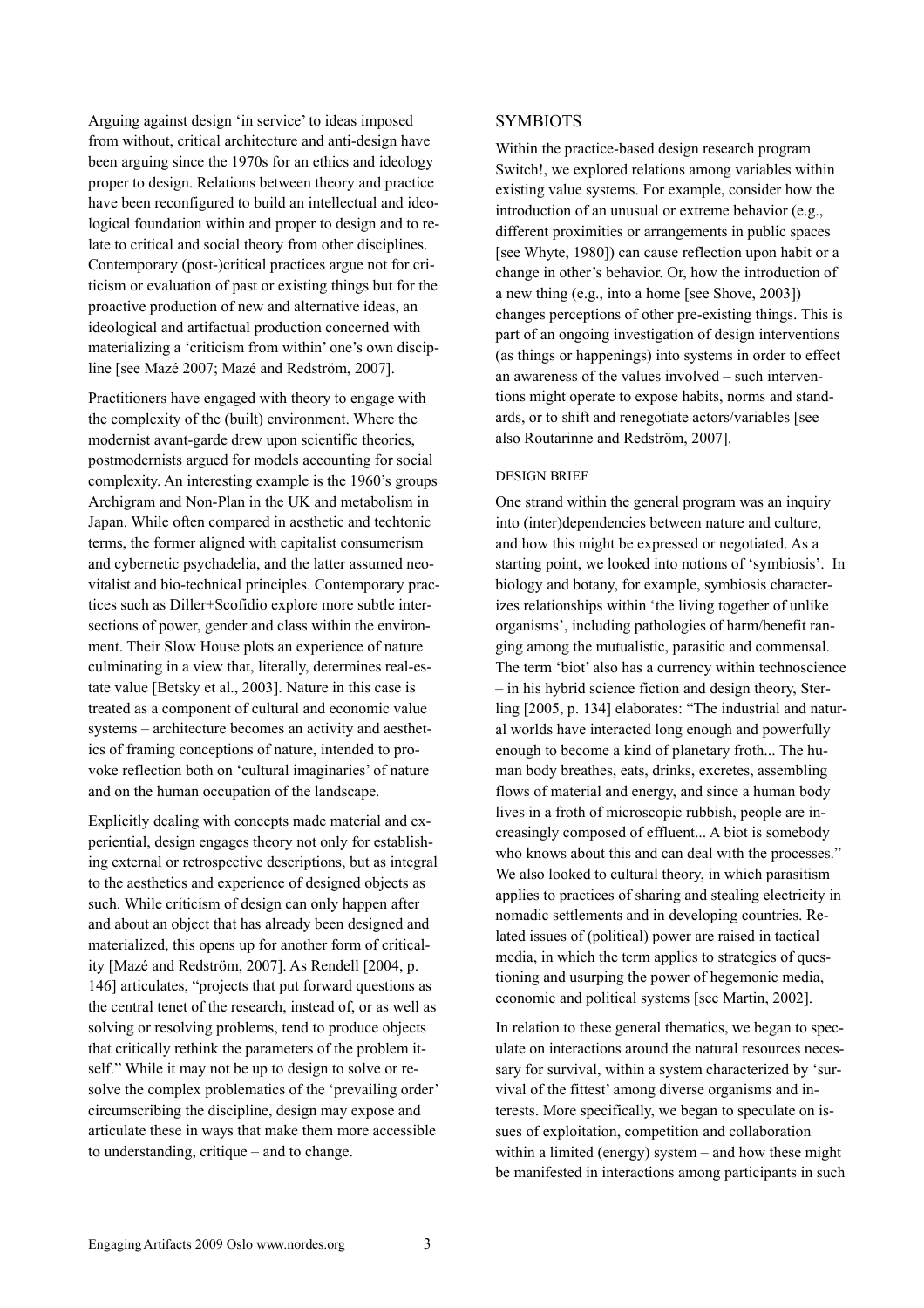systems and the material forms and technical mechanisms that govern such interactions. Exploitation and theft, for example, raises issues of who owns what, and how resources are distributed, appropriated and consumed. Benefit and reward raises issues related to persuasion, affect and social contract.

As a brief, symbiosis operated as a placeholder concept in a transition to our more specific interest in the material and technical manifestations of social and political relations to energy in everyday life. It also had further life as a sort of rhetorical device within a conceptual space and design fiction developed within the project.

In Symbiots, we imagine a parasite that lives off energy from the local electricity grid. It thrives when there is low demand on the system, when it has a chance at competing for resources. During a phase of low energy consumption within a neighborhood, and thus reduced competition, the parasite surfaces within the urban landscape as it consumes energy from the grid. Since revealing itself involves the risks involved with being noticed, the parasite has chosen a symbiotic strategy, shaping itself into forms and functions that are pleasing to inhabitants of the neighborhood. Suddenly and sometimes spectacularly visible, these serve to lure people out of their private habitats and away from their energy-consuming habits, thus further reducing private energy use. A successful instance of this parasite would create an addictive relationship with the local inhabitants, who would become dependent on the forms and it provides – a less successful one, however, could potentially die off. The survival of the parasite depends upon its ability to minimize the energy consumption of local residents sharing the resources of the host grid.

# DESIGN PROCESS

Having thus set a sort of brief, we began to develop our conceptual and design space, focusing on ways in which energy might be used, saved and allocated within a system comprising diverse actors and agencies. Rather than stand-alone forms or autonomous functions, we considered material and technical interventions into existing (infra)structures and social systems, and the temporal as well as spatial aspects of interactions with energy. In relation to the overall theme of 'energy ecologies in everyday life' in Switch!, Symbiots developed as an investigation into the complexity of natural, technical and social relations within an ecology instantiated in everyday life, commonplace behavior and local sites.

In order to further explore how this might play out in the here and now of actual sites and situations – and existing functions such as shopping, partying, playing, and

eating – the concept development process developed as a series of iterations between conceptual mapping, siteseeking within Stockholm, and sketching of different concepts within images of the sites.

#### CONCEPTUAL MAPPING

Early concepts explored potential parasitic forms of reactions to high/low energy consumption in local contexts. Each explores a different set of motives and actors that might be appealed to, as well as various formal manifestations and behaviors, for example:

*Square parasite* – a parasite living beneath a plaza that reconfigures a 2D/3D surface for social gatherings

*Light parasite* – a parasite that glows within a surface or furniture located within a local park or common space

*Playground Parasite* – a parasite that assembles itself into the form of play furniture for local children

*Crossing Parasite* – a parasite raises the stripes of a crosswalk to function as outdoor seating and roadblock

*Transparent Parasite* – a parasite that appeals to aesthetic pleasure in the form of art installations

*Bridge Parasite* – a parasite allows safe passage during low energy consumption but can also rise and fall

#### SITE-SEEKING

The next step was taking concept development 'in the field' – over several days; the project team explored different neighborhoods in Stockholm, seeking particular sites that could be interesting to situate the particular concepts. Alongside these rather characteristic neighborhoods, we also explored typical and popular spots in terms of the kinds of inhabitants and visitors, local amenities, reputation, and economy. After these siteseeking field trips and sketching sessions, the project team gathered to discuss the relation between the concepts originally mapped, sites found and new concepts generated or elaborated in response.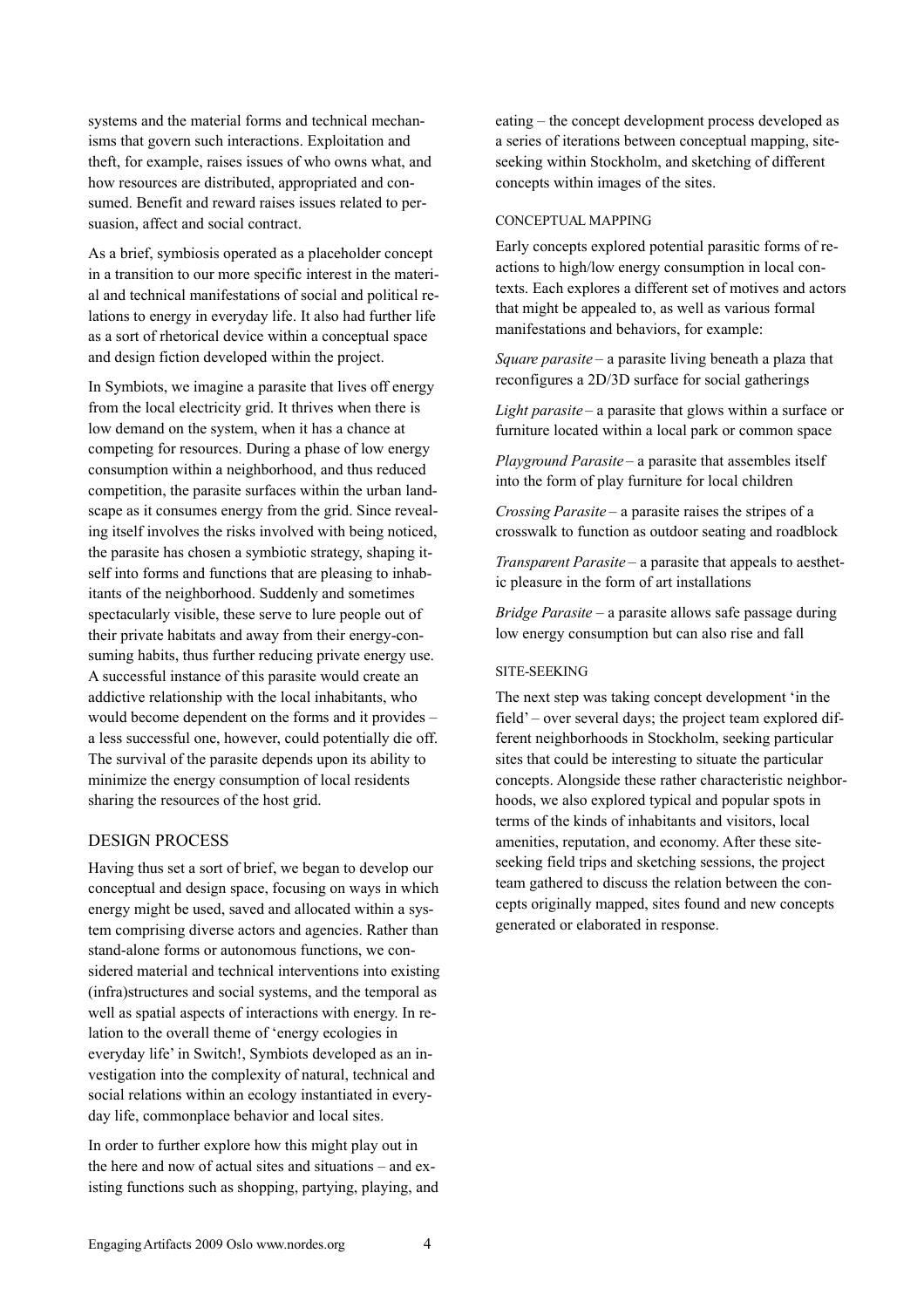

Certain concepts proved very difficult to map onto existing spatial and social situations. Other concepts were sparked by existing conditions – in Aspudden, for example, the display of personal preferences and behaviors as highly-decorated and multi-functional balcony spaces generated a new concept about a balcony that would traverse the building façade to reward low-energy consuming households – this evolved into Public Spotlight concept.

#### CONCEPT SKETCHING

After site-seeking, the project team gathered to discuss concepts originally mapped in relation to sites found, further elaborating promising or emerging concepts.

To locate these concepts within existing neighborhoods, as well as to test out different ways that they might be conveyed and read visually, we sketched out different possibilities as montages on top of the photos taken out and about in the city. For example, the Square Parasite was manifested in different sites – the landmark tourist destination of Sergels Torg in the center of the city, in a cosy semi-public courtyard habituated by families, and in a square ringed with popular cafes for young professionals – using the same formal/functional mechanism. This activity of concept-mapping, site-seeking, and sketching interventions was iterative, with further field trips and repeat visits to promising sites. Over several days, this was a basis for the project team to compare and contrast aspects of different situated concepts.

Sketching the same intervention in different locations allowed us to test the extensibility of the basic formal mechanism – the extrapolation of an existing 2D/graphical or 3D/architectural feature into furnishings for new social functions. Different locations exposed differences in who might be effected, how and why. For example, the Street Cinema in a suburb suggested a potential clash between old-timers and outsiders but, in a progressive part of town, suggested impromptu social gatherings and shared child-minding among young families. Around these sketches, we were able to transform the discussion from one about the design features and functions to the range of potential social conditions implied. Eventually, three situations were selected to develop as

the final design examples.

#### DESIGN EXPRESSIONS

Through sketching, we discovered the complexity of existing factors within sites and situations, as well as a range of issues that we wanted to expose in order to raise a nuanced and varied discussion around energy consumption. Besides the selection of concepts that were interesting in and of themselves to further develop, we realized the importance of each within the whole – the three different sites and situations, spaces and times, allowed us map out an important set of contrasts across social groups, cultural functions and urban typologies.

Our method of sketching and arranging the concepts for purposes of internal discussion successfully allowed us to explore the tension between different values and interests at stake within each site, but also to create a more diverse picture of potential manifestations of the basic symbiotic interaction concept. In this way, our internal visualization and discussion became a sort of prototype for how we chose to further develop the project.

We chose photography both as a communication medium to convey complex and nuanced messages as well as a prototyping platform for 'implementing' design concepts that were not possible (or even desirable) to build. Indeed, the challenges of building them at a full scale and in any realistic technical or aesthetic version would have reduced the set of issues that we could have raised and directed attention away from the complexity of factors to a selection of a few factors that might feasibly have been prototyped in this way.



The photographs evolved from an ongoing collaborative process: we started by discussing the conceptual content and the spatial/social aspects of the sites; a dialog was developed based on preparatory sketches passed back and forth; we all participated in the photoshoots and made on-the-spot decisions based on trial-and-error compositions, and; iterative alterations were made throughout the final post-production and rendering work.

With respect to the photographic medium, we also discussed alternative aesthetics. Within architecture and in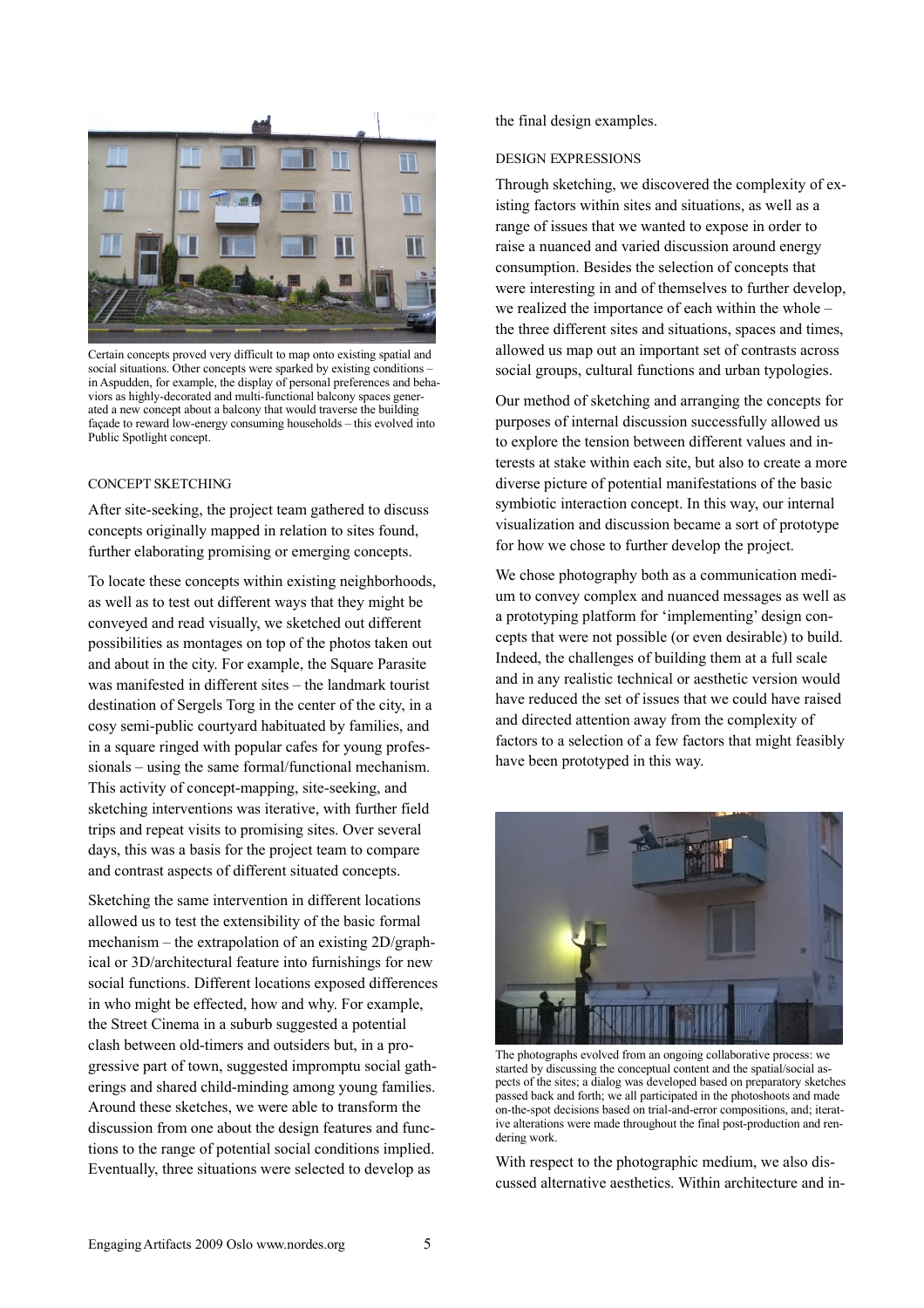dustrial design, it is commonplace to pitch ideas with extensively retouched site drawings or slick renderings. Within sustainable design, future concepts are also often communicated through renderings or simulations – preferable futures are often portrayed in utopic and fantastic visualizations. We were not as interested in these genres, which typically succeed by simplifying a concept to a singular message or one-liner, often by reducing the complexity of social and conceptual factors at play and correcting for distracting details from the 'real' site or difficult problematics at hand.

Instead, we turned to fine art photography and developed a collaboration with a professional photographer and an institute specializing in 3D rendering. In the process, the materiality of photography came into sharp focus for us. Subtle alterations to the texture and color of light, for example, resulted in dramatic differences in how attention was directed in the picture and the mood conveyed – the color green, for example, could be dark and sinister or bright and suburban with only a very slight alteration. In addition, subtle interventions to articulate the edges of objects and surfaces within the photographs – for example, minute pixel-by-pixel frames around the stripes on a crosswalk – gave rather dramatic visual cues about the potential for 2- or 3D transformations of the built environment that has otherwise become so mundane and habitual that such patterns have become invisible.

This genre of photography involved careful staging of the photoshoot situation, crafting visual/material qualities, and resolving composite forms. Rather than the mainstream documentary photographic tradition, this process was perhaps more akin to the constructed drawings and encoded texts of 'paper architecture' [cf. de Zegher and Wigley, 2001].

## FINAL DESIGN EXAMPLES

Finalized as a photo series, Symbiots depicts three situations: a street cinema that arises to provide a traffic-stopping experience for locals; streetlights that spotlight household energy efficiency, and; a mini-golf course that builds up through collective effort. Suddenly and sometimes spectacularly visible, these serve to lure people out of their private habitats and away from their energy-consuming habits, thus further reducing private energy use. Through the provision of new functions and public forms, people are rewarded and lured into new patterns of local activity and energy behavior.

Each situation is portrayed in two states, to emphasize how, where, and why the site and situation look different in relation to changing patterns and trends in energy

consumption. While we imagine that the Competitive Golf might come to life at the end of the working day, the Street Cinema would need a more sustained and collective effort – each also operates in relation to different temporal cycles and patterns of energy use, patterns of public/private life, and rhythms of urban routines, which is built into the concept. Through portraying each in two states, the familiar is rendered strange and vice versa, inviting a closer look and longer attention to the nuances of existing and altered elements within the photos and behaviors demonstrated by the spatial and social aspects of the situation.

Each situation deals with different scales of energy behavior. Public Spotlight highlights individual occupants within the semi-public community of an apartment building and the public facade facing the streetscape; Competitive Golf leverages household-to-household competition between house-proud neighbors in a protected neighborhood; and Street Cinema relies on a campaign of neighborly cooperation to build a local commons. Competitive Golf operates through peer competition; Public Spotlight through individual achievement, and; Street Cinema through community cohesion. Further, each suggests potential side-effects in behaviors, perceptions and values within the depicted interactions – spotlighting private citizens in the public eye suggests a double-edged celebrity of being singled-out, the showcase neighborhood in Competitive Golf invites interlopers and unintended uses, the safety crossing transformed as a commons prevents (motorized) access and blocks outsiders.

Each picture embodies different sets of issues related to energy consumption in a social context, raising complex issues around private life and public rights, relations between consumption, habitation, and citizenship, relations between social competition, collaboration, and ex/inclusion. Each situation has been selected and the photograph crafted to articulate a particular position in relation (and contrast) to the others. Instead of simply reducing energy consumption to a question of incentive and directive or reward and punishment, the nuances and effects of the situations implied in the photos are intended to draw out a more complex engagement and rich imagination on behalf of the viewer about ideas of 'good' consumption and 'model' society. INTERVENTIONS AND OPERATIONS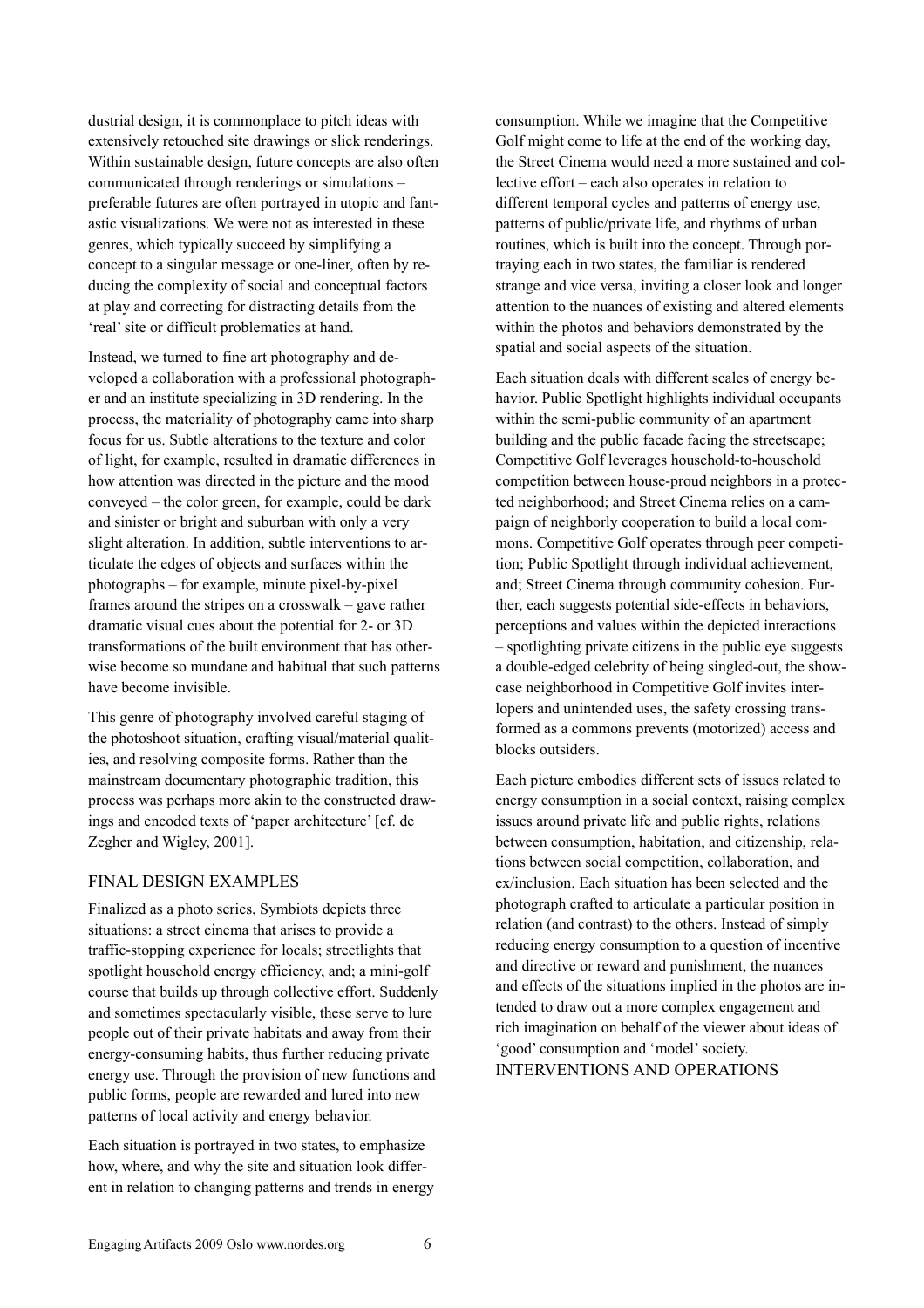

**Public Spotlight** ... Streetlights serve the public good – and, in this instance, private citizens. These lamps shed light on the apartment with the best energy habits within reach. Balconies suddenly come to life for new activities – and, as a stage for models of good behavior.

**Street Cinema** … If everyone in the area works together to lower energy consumption, a reward may be in store at the end of the week. An ordinary street crossing transforms into traffic-stopping event. On show are classic nature and family films – bring your own popcorn!

**Competitive Golf** … Who's grass is greener? These neighbors can tell how their energy behaviors match up – their savings manifests as a sporting activity on their own doorstep. Individual houses distinguish themselves and collective action builds a whole golf course.

The final design examples, realized in the form of a photo series, present a view upon a set of ideas and questions about energy use, instantiated as scenarios represented and located within specific sites. From developing the concepts to constructing the photographs, the design process has engaged an interdisciplinary team and collaborators into hands-on manifestation of a 'material thesis' or 'rhetorical trope' [see Seago and Dunne, 1999; Hellström Reimer, 2009] The photos produced and scenarios depicted can be seen as a sort of constructed and physical manifesto, a set of ideas and questions specified, situated and materialized. Further, we have intended these photos to be a basis for making these ideas and questions operational towards other potential and future stakeholders. Toward this end, we have considered the photos as interventions within two different contexts: a (future) exhibition within a museum or gallery context, and; a local conversation within neighborhoods where the photos were taken.

In the first case, an exhibition is targeted in order to expose the ideas and questions in the project, in the form of the photo series, for an audience including the general public and art/design critics. Placing the project within this context would allow us to further explore what the genre and aesthetics of fine art photography might do for expressing and debating ideas about (sustainable) design. As established arenas for presentation, reception and criticism a museum or gallery would also allow us to experiment with how such ideas might be activated

within an another discursive context. In these terms, we are exploring an alternative mode of (ideological) production together with associated practices of (critical) consumption.

We have taken this into consideration in relation to the composition of the photos and disposition of the photos series. Each situation depicted has many levels at which it might be analyzed and compared, and many layers which are gradually exposed as one looks at the image from afar versus up close, and in relation to the other images. For example, the composition of elements in the photos, the angles at which the photos have been shot, the color palette of each photo, and the intended positioning of the photos in relation to one another when mounted, have been carefully selected and oriented to draw the eye to differences and similarities. We assume a reading from left to right, but then attempt to build in intensities, reversals, and different focal lengths at which the collection might be read both in its discrete parts and as a whole. These considerations have been important for considering the kind of receptive practices typical in exhibition contexts though, of course, additional issues about size and orientation must be site specific to the future exhibition context.

In the second case, we were interested in how the photos might operate to stage and stimulate a dialog within the everyday lives of ordinary people. We planned a return visit to Aspudden, a neighborhood in which one of the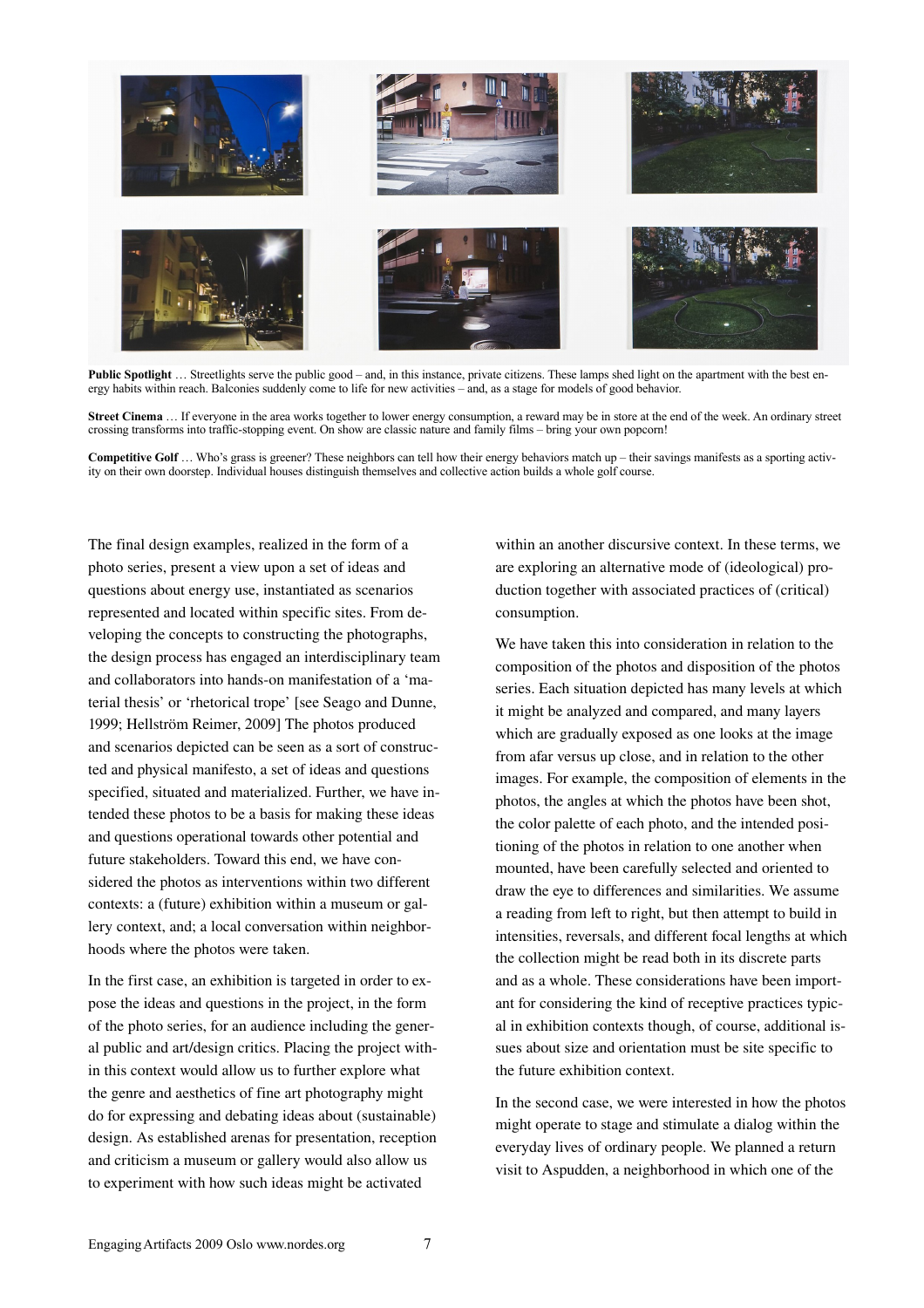

We designed a poster presenting the project and photos for multiple purposes: to post in a large format on billboards around the neighborhood; to fold up for distribution in 'direct mail' fashion through post-mailboxes with a space for pre-stamped return of comments designed into the poster, and; to unfold and present in more detail within in one-on-one conversations with local inhabitants.

photoshoots took place, and designed a poster presenting the project and the photos.

To this end, we took other issues into consideration with respect to issues of presentation and reception. For example, the 'fine art' refinements and subtle details of the photographs were downplayed – the images are treated as illustrations in the poster. Two photos were printed as glossy snapshots, intended as mementos, with a written invitation to post them on the family refrigerator. Our intention was that the photos operate more as 'boundary objects' or conversation pieces for different sites and scales of conversations with the local context. When we returned to Aspudden, the posters were distributed to all the apartments in buildings within a particular block, and interviews were conducted by two of the project team with five households.

The posters and photos framed conversations opening onto many related ideas. For example, only the kitchen light is on when we arrive to meet Britt (87-years old). She tells us that she thinks a lot about energy savings – *"We just have one planet."* She promotes energy savings in the building and would seem to be an ideal candidate for the Public Spotlight but, as we talked on, further stories were evoked – long wishing for lights on her balcony, for example, Britt would have had them installed except that she forgot to ask when the electrician was last there and it costs too much to have him back.

Upstairs, Sven (73) is on a municipal committee concerned with energy but treasures the heated bathroom floor and always leaves a light on for the cat. Conversation seemed to move on from politically correct or socially acceptable ideas to impromptu responses and rich stories, in parallel with unfolding the poster and delving into the rather challenging propositions presented.

Issues of individualism, collaboration and competition

within the local environment also emerged. The Public Spotlight prompted Mikael (29) to identify a concern: *"I can imagine that when you come home at night after work, you will surely look for the lamp to see where it is. The risk is that there is always a small one-person household that consumes very little electricity in comparison to us with two children, it's a lot of cooking and there's a washing machine... That's the thought that strikes me."* While he himself has environmental ideals, Olof (23) nevertheless believes that *"People tend to be pretty individualistic, and it's becoming more and more like that, so [Public Spotlight]would probably work on some level... Well, competition is popular."* Beyond the local context, he is even more skeptical – *"In general, on a societal level, a lot of electricity is used by private actors, businesses and public facilities... factors that are beyond individual control."* Such responses articulate significant social and even political issues around energy use, posited within reflections on their own personal, family and communal situation.

In a variety of ways, these conversations explored values related to everyday interactions with energy. Grounding articulations of general opinions or larger issues, the strangely familiar photos seemed to stimulate the expression of rich stories, personal beliefs, local dynamics and existing relationships. Besides our in-person conversations, we foresee further related interactions among inhabitants after our visit. Indeed, we discovered that our repeated visits – for site-seeking, photo-shooting and interviewing – had already sparked local discussions around the topics raised. After our interview, Sven looked forward to the fact that *"[Britt] will soon come by, knock on my door, and say that these girls were here again."* For us, this suggested a potential for Symbiots to operate not only as a critical practice, but as a critical *social design* practice.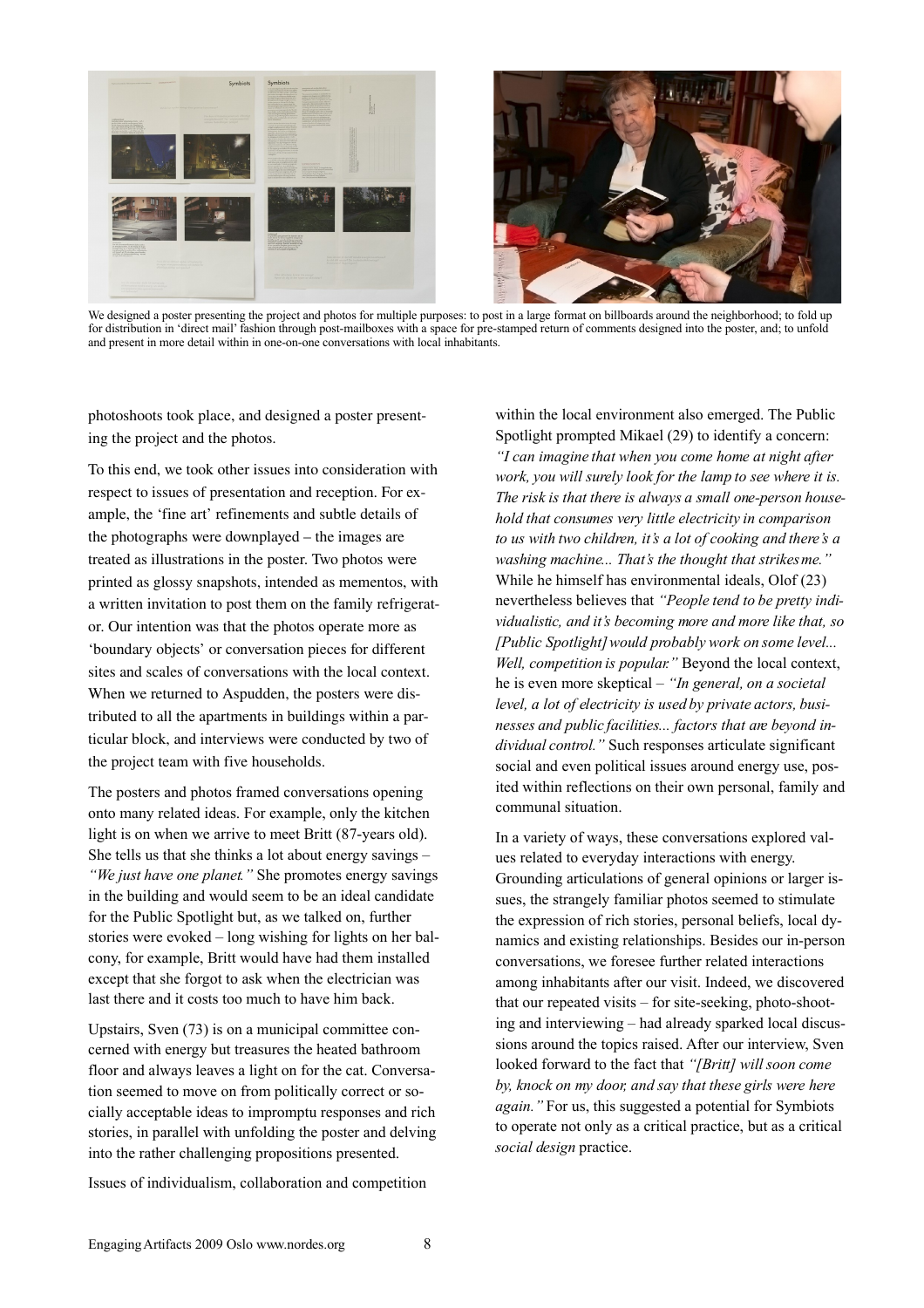## DISCUSSION

Given the often simplistic and superficial ways in which sustainability is often presented, perhaps it is not surprising that it is difficult to come to terms with the complexity of challenges, choices and consequences involved. Not withstanding the difficult science involved, it is inextricable from a history of ideas that have framed how debates are constructed and conducted. We might think of energy as a matter of technological infrastructure or a technical system of economy and regulation, but we need only look to its local manifestations abroad and in our own backyards to understand that political power, social contracts and human costs are at stake. Nor are technical terms separate from those of ethics and aesthetics – simply consider the mundane traffic light, part of one of the most pervasive and public of electrical systems. Not only does a traffic light entail an aesthetics – in terms of a specific form, configurations of the built environment and circulation patterns of pedestrians and vehicles – but each creates a situation in which people must negotiate physical, social and legal matters [cf. Silbey and Cavicchi, 2005].

While it may be hard to spot nature within our contemporary cosmopolitan lifestyles, our (inter)-dependency upon natural resources is increasingly apparent – as is the need for crafting new ways to imagine and engage with the complexity of related ideas. Symbiots is an example of how an inquiry might be crafted and staged within our research through (critical) practice. Starting from the notion of symbiosis, we expanded upon the perhaps more typical terms of interaction and communication to explore varieties of dependency within (non)human relations. This opened a conceptual space in which we posed questions about the individual and collective use of energy, such as: In what forms is energy production/delivery/sales/consumption/use visible? How would exposing existing systems or intervening new infrastructures transform the situation? What alternative interests might be served? How might other places, activities and actors become focal points or 'power'-stations within a locality? How would this transform the landscape, in space and over time?

In asking such questions, it was not our intention to answer them but to open a space for speculating on a range of related issues within our project team and with potential stakeholders. As such, we have approached design research not as problem-solving but as a sort of curatorial activity, in which we attempt to frame issues and stage encounters environmental issues by materializing diverse – and perhaps even conflicting – values in forms and formats that people can relate to and particip-

ate in. In addition to crafting complex issues as a sort of 'material thesis', the outcomes are also intended to become operational outside our own discursive context, directed toward two further contexts and associated constituents. This has been important to the methodological intentions of the Switch! program in general. Indeed, we have been investigating the power the 'products' of critical practice to propagate something beyond appearance, to locate a material point of interaction within the multiplicity of systems and complexity of issues relating to sustainability in everyday life.

The application of fine art photography may seem at odds with the more established modes within design research. While low-fidelity mock-ups and low-tech prototypes are more commonly used as a basis for communication, co-creation or evaluation in design research, we found it interesting that these photos have proved to be both inviting and inspiring within our conversations with locals. The photographs are highly refined in aesthetic terms and highly elaborated in rhetorical terms – typical products of this genre build in multiple depths and foci within an image through a labor-intensive photoshooting and postproduction process on the scale (and budget) of blockbuster movies. While perhaps not typical to the modes of production common in design research, we found the materiality and technique of fine art photography particularly suited to the issues at hand – in particular, the hyper-real or hyper-banal genre exposes the everyday to another kind of speculation and interpretation by means of surreal and even epic portrayal of minute and mundane details.

Indeed, even a common theme in the genre – twilight – resonates with our intention to evoke an ambivalent and changing picture of the values involved in energy consumption in everyday life [see Helmore, 2006]. While other approaches might seek to open up design for wider accessibility through other means, we attempt to entice people into a carefully crafted complex of embedded conflicts and unresolved questions which requires active imagination and personal interpretation.

#### ACKNOWLEDGEMENTS

The Symbiots project team includes Jenny Bergström, Ramia Mazé, Johan Redström and Anna Vallgårda, with photography by Olivia Jeczmyk and Bildinstitutet. Switch! is a design research program at the Interactive Institute funded by the Swedish Energy Agency. Additional funding has been provided through the project Forms of Sustainability funded by the Swedish Research Council.